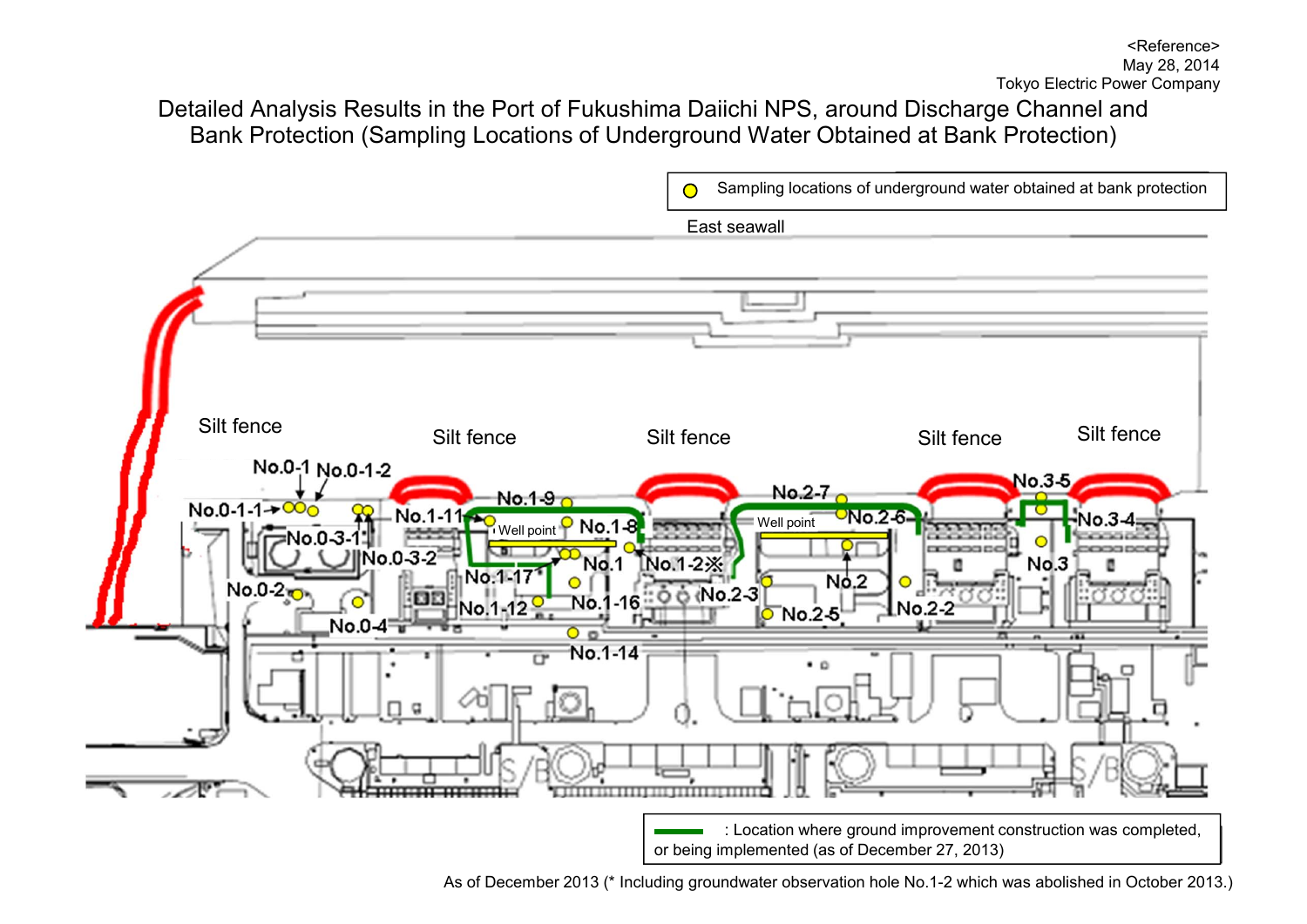# Detailed Analysis Results in the Port of Fukushima Daiichi NPS, around Discharge Channel and Bank Protection (1/9) Underground Water Obtained at Bank Protection

|                |                           |                                                 |                                                 |                                               |                                                 |                                                 |                                                 |                                                  |                                                  | Unit: Bq/L (exclude chloride)                   |
|----------------|---------------------------|-------------------------------------------------|-------------------------------------------------|-----------------------------------------------|-------------------------------------------------|-------------------------------------------------|-------------------------------------------------|--------------------------------------------------|--------------------------------------------------|-------------------------------------------------|
|                |                           | Underground<br>water observation<br>hole No.0-1 | Underground<br>water observation<br>hole No.0-2 | Underground<br>water observation<br>hole No.1 | Underground<br>water observation<br>hole No.1-2 | Underground<br>water observation<br>hole No.1-8 | Underground<br>water observation<br>hole No.1-9 | Underground<br>water observation<br>hole No.1-11 | Underground<br>water observation<br>hole No.1-16 | Groundwater<br>pumped up from<br>the well point |
|                | Date of sampling          |                                                 | Sep 2, 2013                                     | Sep 19, 2013                                  | Sep 5, 2013                                     | Sep 16, 2013                                    | Sep 3, 2013                                     | Sep 13, 2013                                     | Sep 26, 2013                                     |                                                 |
|                | Time of sampling          |                                                 | 9:51 AM                                         | 10:02 AM                                      | 1:40 PM                                         | 10:00 AM                                        | 10:20 AM                                        | 10:35 AM                                         | 11:30 AM                                         |                                                 |
|                | Cs-134 (Approx. 2 years)  |                                                 | ND(0.47)                                        | $ND$ $(0.43)$                                 | 82                                              | 31                                              | 170                                             | ND(0.36)                                         | ND(0.99)                                         |                                                 |
|                | Cs-137 (Approx.30 years)  |                                                 | 0.75                                            | ND (0.57)                                     | 180                                             | 67                                              | 380                                             | 0.48                                             | 2.1                                              |                                                 |
|                | Mn-54 (Approx. 310 days)  |                                                 | <b>ND</b>                                       | <b>ND</b>                                     | <b>ND</b>                                       | 0.76                                            | <b>ND</b>                                       | <b>ND</b>                                        | <b>ND</b>                                        |                                                 |
| The<br>other y | Ru-106 (Approx. 370 days) |                                                 | <b>ND</b>                                       | 7.0                                           | <b>ND</b>                                       | <b>ND</b>                                       | <b>ND</b>                                       | <b>ND</b>                                        | <b>ND</b>                                        |                                                 |
|                | Sb-125 (Approx. 3 years)  |                                                 | <b>ND</b>                                       | <b>ND</b>                                     | <b>ND</b>                                       | <b>ND</b>                                       | <b>ND</b>                                       | <b>ND</b>                                        | <b>ND</b>                                        |                                                 |
|                | Gross $\beta$             |                                                 | ND(24)                                          | 770                                           | 500,000                                         | 2,100                                           | 470                                             | 43                                               | 400,000                                          |                                                 |
|                | H-3 (Approx. 12 years)    |                                                 | ND(120)                                         | 330,000                                       | 310,000                                         | 1,900                                           | 670                                             | 85,000                                           | 43,000                                           |                                                 |
|                | Sr-90 (Approx. 29 years)  |                                                 | 0.73                                            | 720                                           | 1,000,000                                       | 1,300                                           | 170                                             | 17                                               | 580,000                                          |                                                 |

|                |                           | Underground<br>water observation<br>hole No.2 | Underground<br>water observation<br>hole No.2-1 | Underground<br>water observation<br>hole No.2-5 | Underground<br>water observation<br>hole No.2-6 | Underground<br>water observation<br>hole No.3 | Underground<br>water observation<br>hole No.3-4 |
|----------------|---------------------------|-----------------------------------------------|-------------------------------------------------|-------------------------------------------------|-------------------------------------------------|-----------------------------------------------|-------------------------------------------------|
|                | Date of sampling          |                                               |                                                 |                                                 | Sep 20, 2013                                    |                                               | Sep 12, 2013                                    |
|                | Time of sampling          |                                               |                                                 |                                                 | 10:53 AM                                        |                                               | 1:20 PM                                         |
|                | Cs-134 (Approx. 2 years)  |                                               |                                                 |                                                 | ND(0.39)                                        |                                               | 0.52                                            |
|                | Cs-137 (Approx.30 years)  |                                               |                                                 |                                                 | ND(0.45)                                        |                                               | 1.3                                             |
|                | Mn-54 (Approx. 310 days)  |                                               |                                                 |                                                 | <b>ND</b>                                       |                                               | <b>ND</b>                                       |
| The<br>other y | Ru-106 (Approx. 370 days) |                                               |                                                 |                                                 | <b>ND</b>                                       |                                               | <b>ND</b>                                       |
|                | Sb-125 (Approx. 3 years)  |                                               |                                                 |                                                 | <b>ND</b>                                       |                                               | <b>ND</b>                                       |
|                | Gross $\beta$             |                                               |                                                 |                                                 | ND(18)                                          |                                               | ND(17)                                          |
|                | H-3 (Approx. 12 years)    |                                               |                                                 |                                                 | 200                                             |                                               | ND(110)                                         |
|                | Sr-90 (Approx. 29 years)  |                                               |                                                 |                                                 | 2.0                                             |                                               | ND(0.34)                                        |

\* Data announced this time is provided in a thick-frame. The other data was announced in September, October, and January 15, 2014.

\* "ND" indicates that the measurement result is below the detection limit, and the detection limit of each nuclide is provided in parentheses.

\* "-" indicates that the measurement was out of range.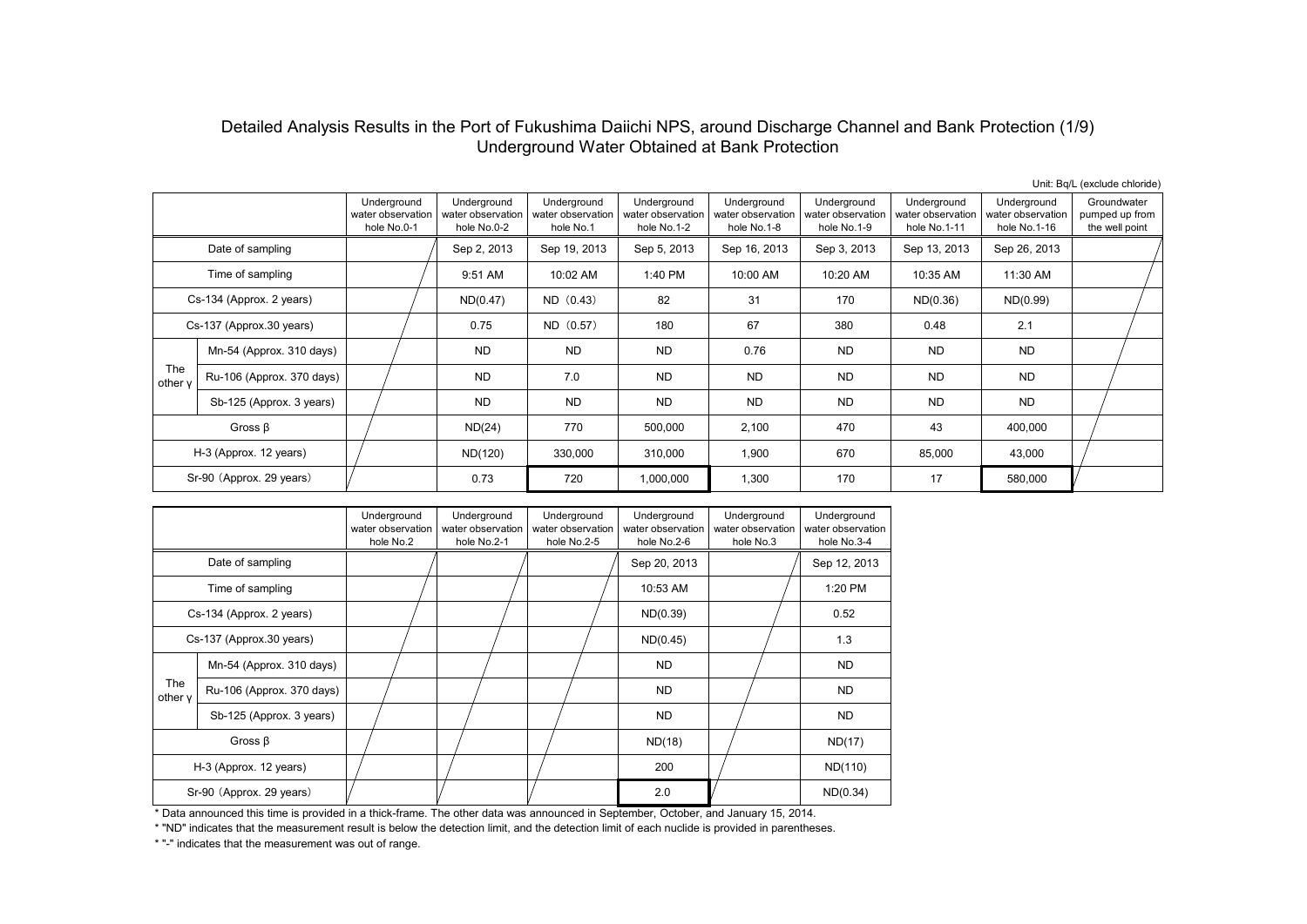## Detailed Analysis Results in the Port of Fukushima Daiichi NPS, around Discharge Channel and Bank Protection (2/9) Underground Water Obtained at Bank Protection

Unit: Bq/L (exclude chloride)

|                |                           |                                                 |                            |                                                                   |                          |                                                                                                       |                            |                            |                             |                                                                                      |                             | $O(m, Dq)$ L (CAUGUC UNUIGU)                    |
|----------------|---------------------------|-------------------------------------------------|----------------------------|-------------------------------------------------------------------|--------------------------|-------------------------------------------------------------------------------------------------------|----------------------------|----------------------------|-----------------------------|--------------------------------------------------------------------------------------|-----------------------------|-------------------------------------------------|
|                |                           | Underground water<br>observation hole<br>No.0-1 | observation hole<br>No.0-2 | Underground water Underground water<br>observation hole<br>No.0-4 | observation hole<br>No.1 | Underground water Underground water Underground water Underground water<br>observation hole<br>No.1-2 | observation hole<br>No.1-8 | observation hole<br>No.1-9 | observation hole<br>No.1-11 | Underground water Underground water Underground water<br>observation hole<br>No.1-12 | observation hole<br>No.1-16 | Groundwater<br>pumped up from<br>the well point |
|                | Date of sampling          |                                                 |                            | Oct 27, 2013                                                      | Oct 14, 2013             | Oct 7, 2013                                                                                           | Oct 14, 2013               | Oct 3, 2013                | Oct 14, 2013                | Oct 21, 2013                                                                         | Oct 14, 2013                |                                                 |
|                | Time of sampling          |                                                 |                            | 12:25 PM                                                          | 1:05 PM                  | 12:06 PM                                                                                              | 9:30 AM                    | 6:15 AM                    | 9:57 AM                     | 11:22 AM                                                                             | 12:43 PM                    |                                                 |
|                | Chloride (unit: ppm)      |                                                 |                            | $\overline{\phantom{a}}$                                          | $\overline{\phantom{a}}$ |                                                                                                       | $\overline{\phantom{a}}$   | 530                        | $\overline{\phantom{a}}$    | $\overline{\phantom{a}}$                                                             | $\overline{\phantom{a}}$    |                                                 |
|                | Cs-134 (Approx. 2 years)  |                                                 |                            | ND(0.38)                                                          | ND(0.39)                 | 1,400                                                                                                 | 24                         | 9.5                        | 0.92                        | 74                                                                                   | ND(0.96)                    |                                                 |
|                | Cs-137 (Approx.30 years)  |                                                 |                            | ND(0.49)                                                          | 0.74                     | 2,800                                                                                                 | 53                         | 25                         | 1.8                         | 170                                                                                  | 2.1                         |                                                 |
|                | Mn-54 (Approx. 310 days)  |                                                 |                            | <b>ND</b>                                                         | <b>ND</b>                | <b>ND</b>                                                                                             | 0.67                       | <b>ND</b>                  | <b>ND</b>                   | <b>ND</b>                                                                            | <b>ND</b>                   |                                                 |
| The<br>other y | Ru-106 (Approx. 370 days) |                                                 |                            | <b>ND</b>                                                         | 5.6                      | <b>ND</b>                                                                                             | <b>ND</b>                  | <b>ND</b>                  | <b>ND</b>                   | <b>ND</b>                                                                            | <b>ND</b>                   |                                                 |
|                | Sb-125 (Approx. 3 years)  |                                                 |                            | <b>ND</b>                                                         | ND.                      | <b>ND</b>                                                                                             | <b>ND</b>                  | <b>ND</b>                  | <b>ND</b>                   | 61                                                                                   | <b>ND</b>                   |                                                 |
|                | Gross $\beta$             |                                                 |                            | ND(19)                                                            | 670                      | 250,000                                                                                               | 2,500                      | 83                         | 49                          | 730                                                                                  | 880,000                     |                                                 |
|                | H-3 (Approx. 12 years)    |                                                 |                            | 13,000                                                            | 260,000                  | 54,000                                                                                                | 2,500                      | 690                        | 33,000                      | 350,000                                                                              | 30,000                      |                                                 |
|                | Sr-90 (Approx. 29 years)  |                                                 |                            | ND(0.83)                                                          | 410                      | 180,000                                                                                               | 1700                       | $300^{1}$                  | $18^{11}$                   | 290                                                                                  | 890,000                     |                                                 |

|                |                           | observation hole<br>No.2 | Underground water Underground water<br>observation hole<br>No.2-1 | Underground water<br>observation hole<br>No.2-5 | Underground water<br>observation hole<br>No.2-6 | observation hole<br>No.3 | Underground water Underground water<br>observation hole<br>No.3-4 |
|----------------|---------------------------|--------------------------|-------------------------------------------------------------------|-------------------------------------------------|-------------------------------------------------|--------------------------|-------------------------------------------------------------------|
|                | Date of sampling          |                          |                                                                   |                                                 |                                                 |                          |                                                                   |
|                | Time of sampling          |                          |                                                                   |                                                 |                                                 |                          |                                                                   |
|                | Cs-134 (Approx. 2 years)  |                          |                                                                   |                                                 |                                                 |                          |                                                                   |
|                | Cs-137 (Approx.30 years)  |                          |                                                                   |                                                 |                                                 |                          |                                                                   |
|                | Mn-54 (Approx. 310 days)  |                          |                                                                   |                                                 |                                                 |                          |                                                                   |
| The<br>other y | Ru-106 (Approx. 370 days) |                          |                                                                   |                                                 |                                                 |                          |                                                                   |
|                | Sb-125 (Approx. 3 years)  |                          |                                                                   |                                                 |                                                 |                          |                                                                   |
|                | Gross $\beta$             |                          |                                                                   |                                                 |                                                 |                          |                                                                   |
|                | H-3 (Approx. 12 years)    |                          |                                                                   |                                                 |                                                 |                          |                                                                   |
|                | Sr-90 (Approx. 29 years)  |                          |                                                                   |                                                 |                                                 |                          |                                                                   |

\* Data announced this time is provided in a thick-frame. The other data was announced in October.

\* "ND" indicates that the measurement result is below the detection limit, and the detection limit of each nuclide is provided in parentheses.

\* "-" indicates that the measurement was out of range.

\*1 The highest measurement value (compared to the previous values provided in the handouts published in 'Detailed Analysis Results in the Port of Fukushima Daiichi NPS, around Discharge Channel and Bank Protection')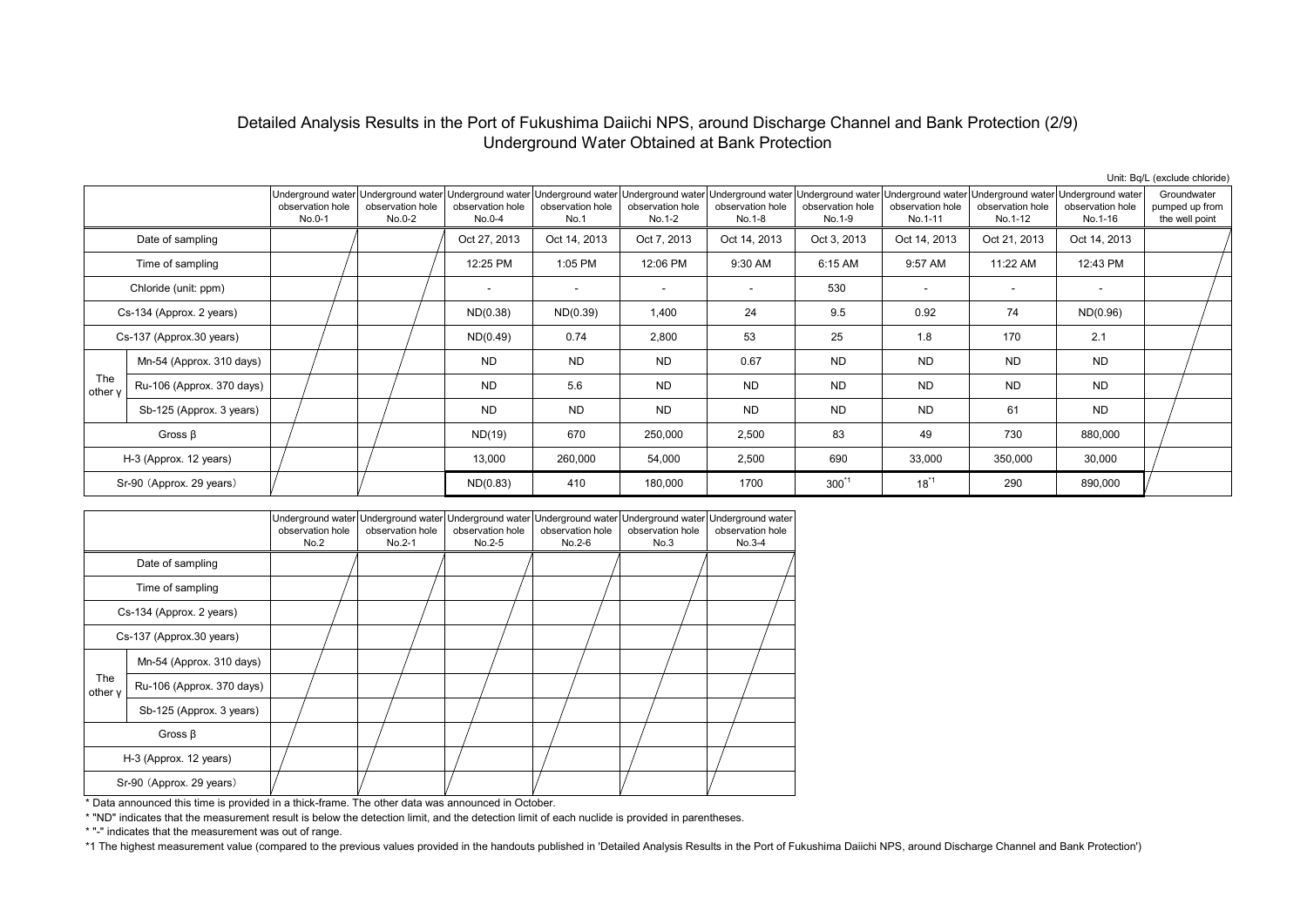#### Detailed Analysis Results in the Port of Fukushima Daiichi NPS, around Discharge Channel and Bank Protection (3/9) Underground Water Obtained at Bank Protection

|         |                           |                            |                              |                                                                                                         |                              |                              |                          |                            |                            |                             |                             |                                                                                                                                                                                                  |                             | Unit: Bq/L (exclude chloride)                    |
|---------|---------------------------|----------------------------|------------------------------|---------------------------------------------------------------------------------------------------------|------------------------------|------------------------------|--------------------------|----------------------------|----------------------------|-----------------------------|-----------------------------|--------------------------------------------------------------------------------------------------------------------------------------------------------------------------------------------------|-----------------------------|--------------------------------------------------|
|         |                           | observation hole<br>No.0-1 | observation hole<br>No.0-1-2 | Underground water Underground water Underground water Underground water<br>observation hole<br>$No.0-2$ | observation hole<br>No.0-3-1 | observation hole<br>$No.0-4$ | observation hole<br>No.1 | observation hole<br>No.1-8 | observation hole<br>No.1-9 | observation hole<br>No.1-11 | observation hole<br>No.1-12 | Underground water Underground water Underground water Underground water Underground water Underground water Underground water Underground water Underground water<br>observation hole<br>No.1-14 | observation hole<br>No.1-16 | Underground water<br>observation hole<br>No.1-17 |
|         | Date of sampling          |                            | Nov 10, 2013                 |                                                                                                         | Nov 20, 2013                 |                              | Nov 11, 2013             | Nov 11, 2013               | Nov 14, 2013               | Nov 11, 2013                | Nov 11, 2013                | Nov 10, 2013                                                                                                                                                                                     | Nov 11, 2013                | Nov 22, 2013                                     |
|         | Time of sampling          |                            | 12:42 PM                     |                                                                                                         | 12:44 PM                     |                              | 10:02 AM                 | 9:10 AM                    | 6:27 AM                    | 9:36 AM                     | 9:11 AM                     | 12:30 PM                                                                                                                                                                                         | 9:35 AM                     | 9:23 AM                                          |
|         | Chloride (unit: ppm)      |                            | $\overline{\phantom{a}}$     |                                                                                                         | $\overline{\phantom{a}}$     |                              | $\sim$                   | $\sim$                     | 350                        | $\sim$                      | $\sim$                      | $\sim$                                                                                                                                                                                           | $\sim$                      | $\sim$                                           |
|         | Cs-134 (Approx. 2 years)  |                            | ND(0.42)                     |                                                                                                         | ND(0.42)                     |                              | ND(0.36)                 | 31                         | 3.4                        | 0.75                        | 9.0                         | 0.84                                                                                                                                                                                             | ND(1.4)                     | ND(0.49)                                         |
|         | Cs-137 (Approx.30 years)  |                            | ND(0.52)                     |                                                                                                         | 0.86                         |                              | 0.66                     | 69                         | 8.8                        | 2.0                         | 21                          | 2.0                                                                                                                                                                                              | 2.0                         | ND(0.48)                                         |
|         | Mn-54 (Approx. 310 days)  |                            | <b>ND</b>                    |                                                                                                         | <b>ND</b>                    |                              | <b>ND</b>                | 3.6                        | <b>ND</b>                  | ND.                         | <b>ND</b>                   | ND.                                                                                                                                                                                              | <b>ND</b>                   | <b>ND</b>                                        |
| The     | Co-60 (Approx. 5 years)   |                            | <b>ND</b>                    |                                                                                                         | <b>ND</b>                    |                              | <b>ND</b>                | <b>ND</b>                  | <b>ND</b>                  | <b>ND</b>                   | <b>ND</b>                   | <b>ND</b>                                                                                                                                                                                        | 0.53                        | 0.41                                             |
| other y | Ru-106 (Approx. 370 days) |                            | <b>ND</b>                    |                                                                                                         | <b>ND</b>                    |                              | <b>ND</b>                | <b>ND</b>                  | <b>ND</b>                  | <b>ND</b>                   | <b>ND</b>                   | <b>ND</b>                                                                                                                                                                                        | <b>ND</b>                   | 4.0                                              |
|         | Sb-125 (Approx. 3 years)  |                            | <b>ND</b>                    |                                                                                                         | <b>ND</b>                    |                              | <b>ND</b>                | <b>ND</b>                  | <b>ND</b>                  | <b>ND</b>                   | <b>ND</b>                   | <b>ND</b>                                                                                                                                                                                        | 7.5                         | <b>ND</b>                                        |
|         | Gross $\beta$             |                            | 21                           |                                                                                                         | ND(21)                       |                              | 440                      | 11,000                     | 76                         | 42                          | 160                         | 33                                                                                                                                                                                               | 650,000                     | 44                                               |
|         | H-3 (Approx. 12 years)    |                            | 36,000                       |                                                                                                         | ND(120)                      |                              | 220,000                  | 2,700                      | 860                        | 17,000                      | 390,000                     | 2,600                                                                                                                                                                                            | 20,000                      | 9,800                                            |
|         | Sr-90 (Approx. 29 years)  |                            | 2.6                          |                                                                                                         | 1.5                          |                              | 370                      | 8400                       | 30                         | 12                          | 90                          | 22                                                                                                                                                                                               | 600,000                     | 2.1                                              |

|         |                           | Groundwater<br>pumped up from<br>the well point | Underground water<br>observation hole<br>No.2 | Underground water Underground water<br>observation hole<br>No.2-1 | observation hole<br>No.2-5 | observation hole<br>No.2-6 | Underground water Underground water<br>observation hole<br>No.3 | Underground water<br>observation hole<br>No.3-4 | Underground water<br>observation hole<br>No.3-5 |
|---------|---------------------------|-------------------------------------------------|-----------------------------------------------|-------------------------------------------------------------------|----------------------------|----------------------------|-----------------------------------------------------------------|-------------------------------------------------|-------------------------------------------------|
|         | Date of sampling          |                                                 |                                               |                                                                   |                            | Nov 21, 2013               |                                                                 |                                                 |                                                 |
|         | Time of sampling          |                                                 |                                               |                                                                   |                            | 10:35 AM                   |                                                                 |                                                 |                                                 |
|         | Chloride (unit: ppm)      |                                                 |                                               |                                                                   |                            | 730                        |                                                                 |                                                 |                                                 |
|         | Cs-134 (Approx. 2 years)  |                                                 |                                               |                                                                   |                            | 1.3                        |                                                                 |                                                 |                                                 |
|         | Cs-137 (Approx.30 years)  |                                                 |                                               |                                                                   |                            | 3.1                        |                                                                 |                                                 |                                                 |
|         | Mn-54 (Approx. 310 days)  |                                                 |                                               |                                                                   |                            | <b>ND</b>                  |                                                                 |                                                 |                                                 |
| The     | Co-60 (Approx. 5 years)   |                                                 |                                               |                                                                   |                            | <b>ND</b>                  |                                                                 |                                                 |                                                 |
| other y | Ru-106 (Approx. 370 days) |                                                 |                                               |                                                                   |                            | <b>ND</b>                  |                                                                 |                                                 |                                                 |
|         | Sb-125 (Approx. 3 years)  |                                                 |                                               |                                                                   |                            | <b>ND</b>                  |                                                                 |                                                 |                                                 |
|         | Gross $\beta$             |                                                 |                                               |                                                                   |                            | 18                         |                                                                 |                                                 |                                                 |
|         | H-3 (Approx. 12 years)    |                                                 |                                               |                                                                   |                            | 1000                       |                                                                 |                                                 |                                                 |
|         | Sr-90 (Approx. 29 years)  |                                                 |                                               |                                                                   |                            | ND(1.4)                    |                                                                 |                                                 |                                                 |

\* Data announced this time is provided in a thick-frame. The other data was announced in November.

\* "ND" indicates that the measurement result is below the detection limit, and the detection limit of each nuclide is provided in parentheses.

\* "-" indicates that the measurement was out of range.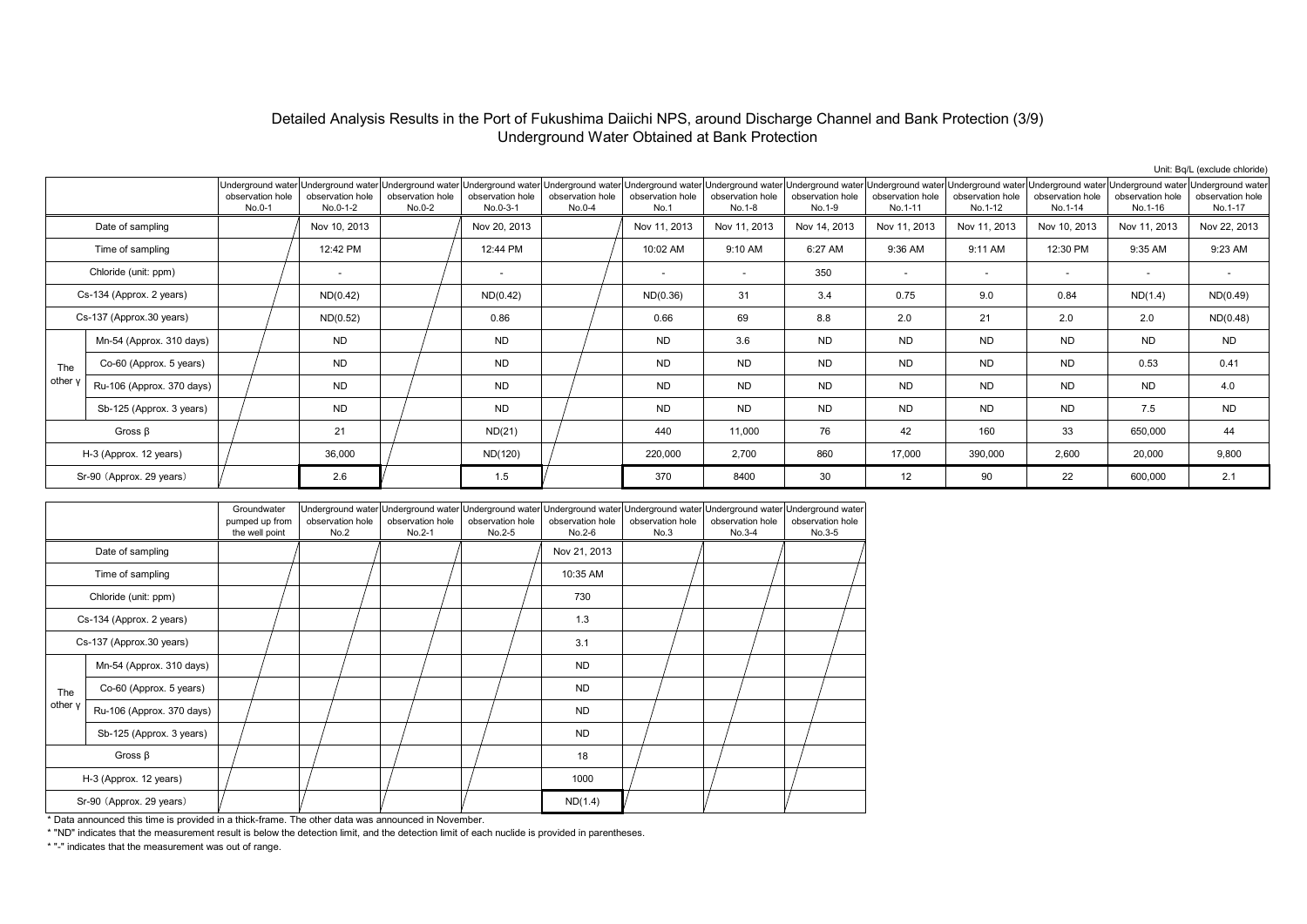### Detailed Analysis Results in the Port of Fukushima Daiichi NPS, around Discharge Channel and Bank Protection (4/9) Underground Water Obtained at Bank Protection

|         |                           |                                                 |                                                   |                                                   |                                                 |                                                   |                                                   |                                                 |                                               |                                                 |                                                 |                                                  |                                                  | Unit: Bq/L (exclude chloride)                    |
|---------|---------------------------|-------------------------------------------------|---------------------------------------------------|---------------------------------------------------|-------------------------------------------------|---------------------------------------------------|---------------------------------------------------|-------------------------------------------------|-----------------------------------------------|-------------------------------------------------|-------------------------------------------------|--------------------------------------------------|--------------------------------------------------|--------------------------------------------------|
|         |                           | Underground<br>water observation<br>hole No.0-1 | Underground<br>water observation<br>hole No.0-1-1 | Underground<br>water observation<br>hole No.0-1-2 | Underground<br>water observation<br>hole No.0-2 | Underground<br>water observation<br>hole No.0-3-1 | Underground<br>water observation<br>hole No.0-3-2 | Underground<br>water observation<br>hole No.0-4 | Underground<br>water observation<br>hole No.1 | Underground<br>water observation<br>hole No.1-8 | Underground<br>water observation<br>hole No.1-9 | Underground<br>water observation<br>hole No.1-11 | Underground<br>water observation<br>hole No.1-12 | Underground<br>water observation<br>hole No.1-14 |
|         | Date of sampling          |                                                 | Dec 7, 2013                                       |                                                   |                                                 |                                                   | Dec 6, 2013                                       |                                                 | Dec 9, 2013                                   | Dec 9, 2013                                     | Dec 17, 2013                                    | Dec 9, 2013                                      | Dec 9, 2013                                      | Dec 9, 2013                                      |
|         | Time of sampling          |                                                 | 11:15 AM                                          |                                                   |                                                 |                                                   | 1:53 PM                                           |                                                 | 10:22 AM                                      | 9:30 AM                                         | 7:16 AM                                         | 10:15 AM                                         | 9:27 AM                                          | 9:52 AM                                          |
|         | Chloride (unit: ppm)      |                                                 | $\overline{\phantom{a}}$                          |                                                   |                                                 |                                                   | $\overline{\phantom{a}}$                          |                                                 | $\overline{\phantom{a}}$                      | $\overline{\phantom{a}}$                        | 330                                             | $\overline{a}$                                   | $\overline{\phantom{a}}$                         |                                                  |
|         | Cs-134 (Approx. 2 years)  |                                                 | ND(0.46)                                          |                                                   |                                                 |                                                   | ND(0.38)                                          |                                                 | 0.66                                          | 39                                              | 16                                              | 0.42                                             | 6.2                                              | ND(0.46)                                         |
|         | Cs-137 (Approx.30 years)  |                                                 | 0.58                                              |                                                   |                                                 |                                                   | 0.54                                              |                                                 | 1.1                                           | 91                                              | 40                                              | 1.2                                              | 14                                               | 1.4                                              |
|         | Mn-54 (Approx. 310 days)  |                                                 | <b>ND</b>                                         |                                                   |                                                 |                                                   | <b>ND</b>                                         |                                                 | <b>ND</b>                                     | 8.7                                             | <b>ND</b>                                       | <b>ND</b>                                        | <b>ND</b>                                        | <b>ND</b>                                        |
| The     | Co-60 (Approx. 5 years)   |                                                 | <b>ND</b>                                         |                                                   |                                                 |                                                   | <b>ND</b>                                         |                                                 | <b>ND</b>                                     | 0.57                                            | <b>ND</b>                                       | <b>ND</b>                                        | <b>ND</b>                                        | <b>ND</b>                                        |
| other y | Ru-106 (Approx. 370 days) |                                                 | <b>ND</b>                                         |                                                   |                                                 |                                                   | <b>ND</b>                                         |                                                 | <b>ND</b>                                     | <b>ND</b>                                       | <b>ND</b>                                       | <b>ND</b>                                        | <b>ND</b>                                        | <b>ND</b>                                        |
|         | Sb-125 (Approx. 3 years)  |                                                 | <b>ND</b>                                         |                                                   |                                                 |                                                   | <b>ND</b>                                         |                                                 | <b>ND</b>                                     | <b>ND</b>                                       | <b>ND</b>                                       | <b>ND</b>                                        | <b>ND</b>                                        | <b>ND</b>                                        |
|         | Gross $\beta$             |                                                 | 21                                                |                                                   |                                                 |                                                   | 19                                                |                                                 | 540                                           | 29,000                                          | 89                                              | 49                                               | 82                                               | 160                                              |
|         | H-3 (Approx. 12 years)    |                                                 | 18,000                                            |                                                   |                                                 |                                                   | 64,000                                            |                                                 | 230,000                                       | 9,100                                           | 570                                             | 28,000                                           | 140,000                                          | 7,100                                            |
|         | Sr-90 (Approx. 29 years)  |                                                 | 7.9                                               |                                                   |                                                 |                                                   | 2.3                                               |                                                 | 400                                           | 20,000                                          | 58                                              | 9.5                                              | 32                                               | $98^{1}$                                         |
|         |                           | <b>Lindoratound</b>                             | <b>Lindoraround</b>                               | Groundwater<br>numnod un from                     | <b>Lindoraround</b>                             | <b>Lindoraround</b>                               | <b>Lindoraround</b>                               | <b>Lindoraround</b>                             | <b>Lindoraround</b>                           | <b>Lindoraround</b>                             | Groundwater<br>numnod un from                   | <b>Lindoraround</b>                              | <b>Lindoraround</b>                              | <b>Lindoraround</b>                              |

|         |                           | Underground<br>water observation<br>hole No.1-16 | Underground<br>water observation<br>hole No.1-17 | Groundwater<br>pumped up from<br>the well point<br>between Unit 1<br>and 2 | Underground<br>water observation<br>hole No.2 | Underground<br>water observation<br>hole No.2-2 | Underground<br>water observation<br>hole No.2-3 | Underground<br>water observation<br>hole No.2-5 | Underground<br>water observation<br>hole No.2-6 | Underground<br>water observation<br>hole No.2-7 | Groundwater<br>pumped up from<br>the well point<br>between Unit 2<br>and 3 | Underground<br>water observation<br>hole No.3 | Underground<br>water observation<br>hole No.3-4 | Underground<br>water observation<br>hole No.3-5 |
|---------|---------------------------|--------------------------------------------------|--------------------------------------------------|----------------------------------------------------------------------------|-----------------------------------------------|-------------------------------------------------|-------------------------------------------------|-------------------------------------------------|-------------------------------------------------|-------------------------------------------------|----------------------------------------------------------------------------|-----------------------------------------------|-------------------------------------------------|-------------------------------------------------|
|         | Date of sampling          | Dec 9, 2013                                      | Dec 9, 2013                                      |                                                                            |                                               | Dec 25, 2013                                    | Dec 6, 2013                                     |                                                 |                                                 |                                                 |                                                                            |                                               |                                                 |                                                 |
|         | Time of sampling          | 9:45 AM                                          | 10:40 AM                                         |                                                                            |                                               | 11:18 AM                                        | 10:56 AM                                        |                                                 |                                                 |                                                 |                                                                            |                                               |                                                 |                                                 |
|         | Chloride (unit: ppm)      | $\overline{\phantom{a}}$                         | $\sim$                                           |                                                                            |                                               | $\sim$                                          | $\overline{\phantom{a}}$                        |                                                 |                                                 |                                                 |                                                                            |                                               |                                                 |                                                 |
|         | Cs-134 (Approx. 2 years)  | ND(1.9)                                          | ND(0.49)                                         |                                                                            |                                               | 11                                              | ND(0.36)                                        |                                                 |                                                 |                                                 |                                                                            |                                               |                                                 |                                                 |
|         | Cs-137 (Approx.30 years)  | 1.50                                             | ND(0.49)                                         |                                                                            |                                               | 26                                              | 0.49                                            |                                                 |                                                 |                                                 |                                                                            |                                               |                                                 |                                                 |
|         | Mn-54 (Approx. 310 days)  | <b>ND</b>                                        | <b>ND</b>                                        |                                                                            |                                               | <b>ND</b>                                       | 0.29                                            |                                                 |                                                 |                                                 |                                                                            |                                               |                                                 |                                                 |
| The     | Co-60 (Approx. 5 years)   | <b>ND</b>                                        | 0.52                                             |                                                                            |                                               | <b>ND</b>                                       | <b>ND</b>                                       |                                                 |                                                 |                                                 |                                                                            |                                               |                                                 |                                                 |
| other y | Ru-106 (Approx. 370 days) | <b>ND</b>                                        | 3.4                                              |                                                                            |                                               | <b>ND</b>                                       | <b>ND</b>                                       |                                                 |                                                 |                                                 |                                                                            |                                               |                                                 |                                                 |
|         | Sb-125 (Approx. 3 years)  | 7.5                                              | 1.7                                              |                                                                            |                                               | <b>ND</b>                                       | <b>ND</b>                                       |                                                 |                                                 |                                                 |                                                                            |                                               |                                                 |                                                 |
|         | Gross $\beta$             | 1,500,000                                        | 55                                               |                                                                            |                                               | 520                                             | 1,500                                           |                                                 |                                                 |                                                 |                                                                            |                                               |                                                 |                                                 |
|         | H-3 (Approx. 12 years)    | 42,000                                           | 16,000                                           |                                                                            |                                               | 560                                             | 1,700                                           |                                                 |                                                 |                                                 |                                                                            |                                               |                                                 |                                                 |
|         | Sr-90 (Approx. 29 years)  | 1,400,000 <sup>*1</sup>                          | $9.5^{\text{*}}1$                                |                                                                            |                                               | 320                                             | 1,200                                           |                                                 |                                                 |                                                 |                                                                            |                                               |                                                 |                                                 |

\* Data announced this time is provided in a thick-frame. The other data was announced in December.

\* "ND" indicates that the measurement result is below the detection limit, and the detection limit of each nuclide is provided in parentheses.

\* "-" indicates that the measurement was out of range.

\*1 The highest measurement value (compared to the previous values provided in the handouts published in 'Detailed Analysis Results in the Port of Fukushima Daiichi NPS, around Discharge Channel and Bank Protection')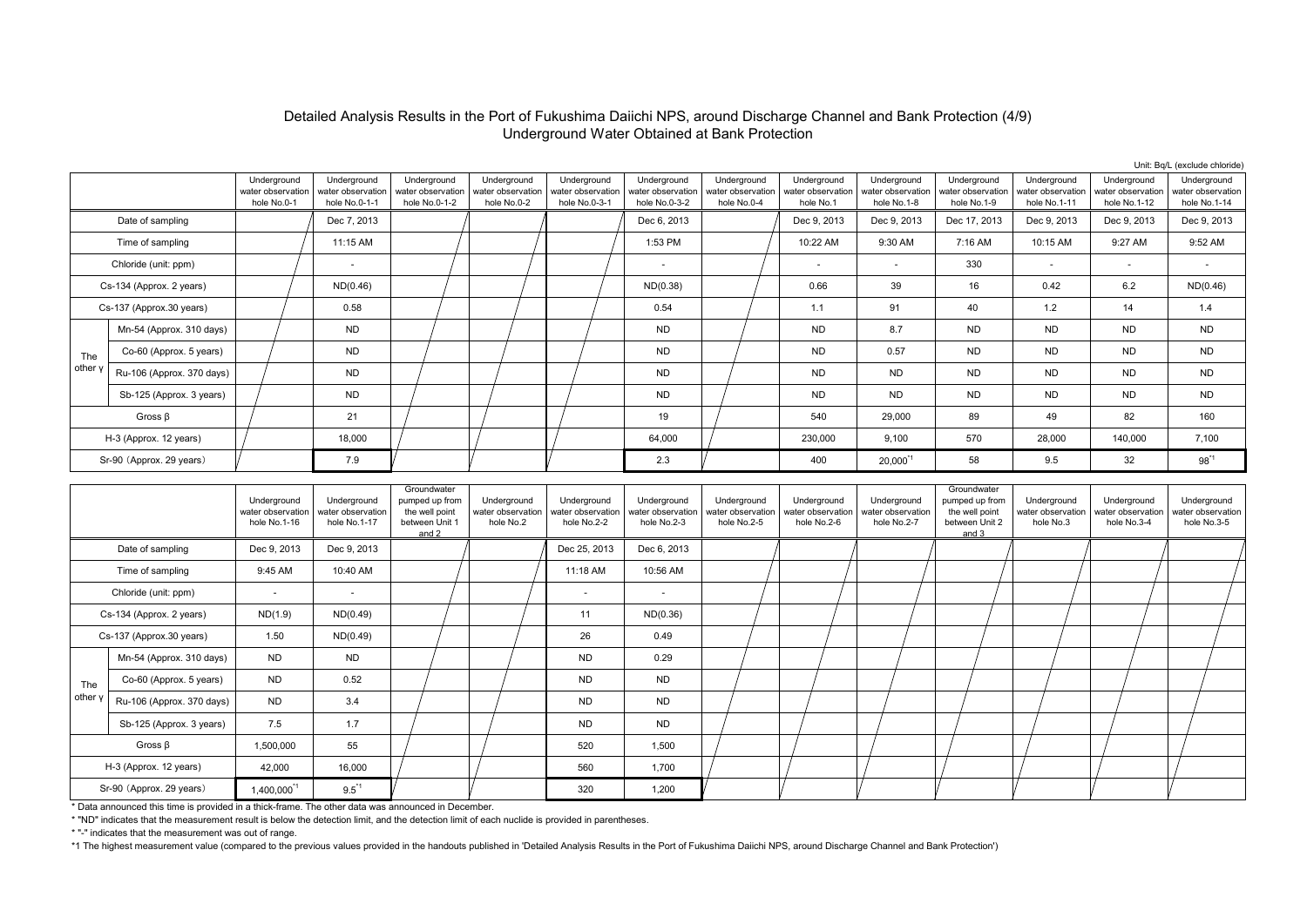Detailed Analysis Results in the Port of Fukushima Daiichi NPS, around Discharge Channel and Bank Protection (Sampling Locations of Seawater)

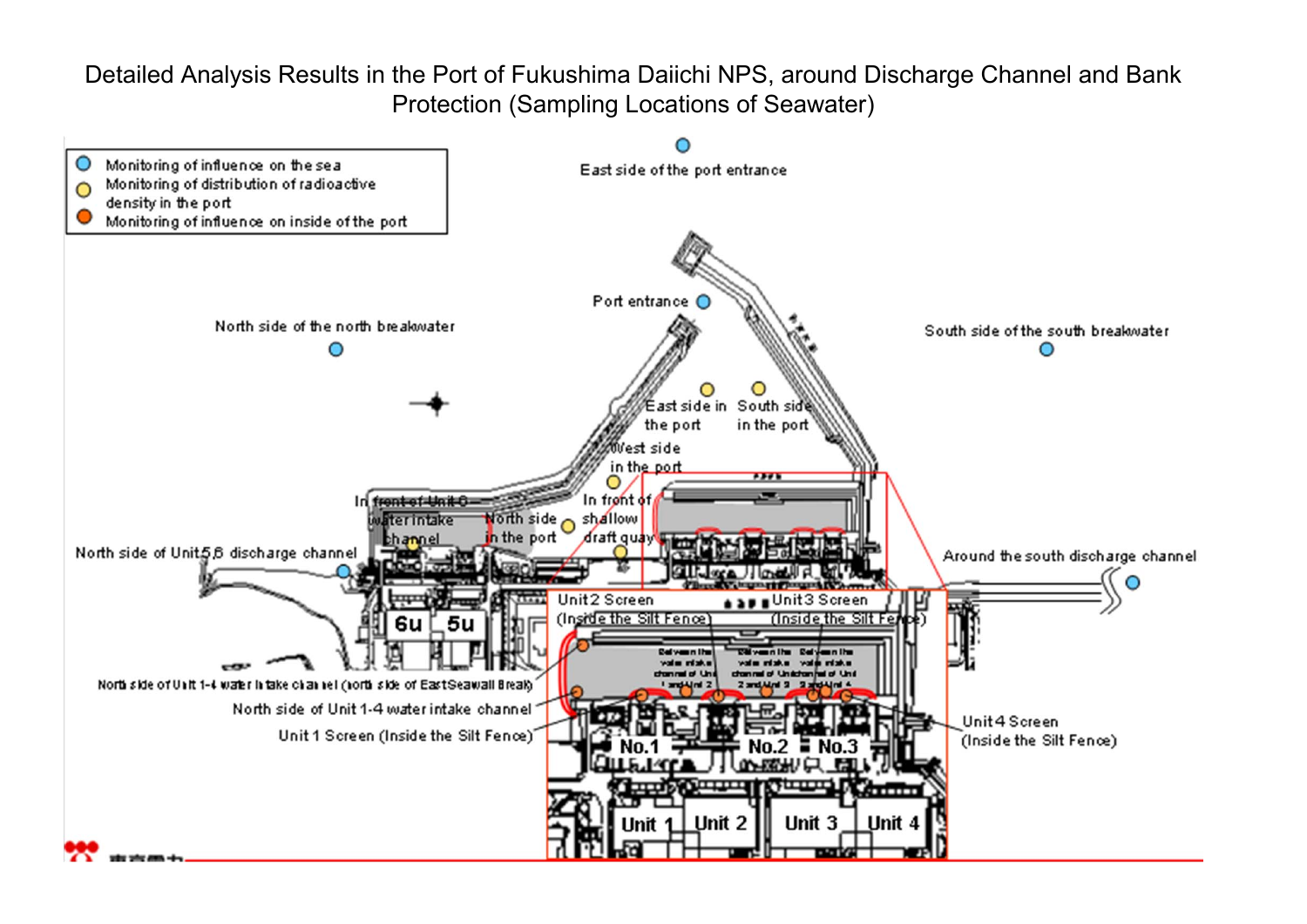#### Detailed Analysis Results in the Port of Fukushima Daiichi NPS, around Discharge Channel and Bank Protection (5/9) Seawater

|                          | 1F, North side of<br><b>Unit 5.6</b><br>discharge<br>channel *1 | 1F, In front of<br>Unit 6 water<br>intake channel | 1F. In front of<br>shallow draft<br>quay | 11F. North side of<br>Unit 1-4 water<br>intake channel | 1F, North side of<br>Unit 1-4 water<br>intake channel<br>(north side of<br><b>East Seawall</b><br>Break) | 1F. Unit 1<br>Screen<br>(Inside the Silt<br>Fence) | water intake<br>channel of Unit<br>1 and Unit 2<br>(surface layer) | 1F. Between the 11F. Between the<br>water intake<br>channel of Unit<br>1 and Unit 2<br>(lower layer) | 1F, Unit 2<br>Screen<br>(Inside the Silt<br>Fence) | 1F. Between the<br>water intake<br>channel of Unit<br>2 and Unit 3 | 1F, Unit 3<br>Screen<br>(Inside the Silt<br>Fence) | Density<br>Limit<br>Specified<br>by the<br>Reactor<br>Regulatio | <b>WHO</b><br>Guidelines<br>drinking-<br>water<br>quality |
|--------------------------|-----------------------------------------------------------------|---------------------------------------------------|------------------------------------------|--------------------------------------------------------|----------------------------------------------------------------------------------------------------------|----------------------------------------------------|--------------------------------------------------------------------|------------------------------------------------------------------------------------------------------|----------------------------------------------------|--------------------------------------------------------------------|----------------------------------------------------|-----------------------------------------------------------------|-----------------------------------------------------------|
| Date of Sampling         | Aug 12, 2014                                                    |                                                   | Aug 19, 2013                             | Aug 22, 2013                                           | Aug 19, 2013                                                                                             | Aug 19, 2013                                       | Aug 22, 2013                                                       | Aug 22, 2013                                                                                         | Aug 19, 2013                                       | Aug 19, 2013                                                       | Aug 19, 2013                                       |                                                                 |                                                           |
| Time of sampling         | 6:30 AM                                                         |                                                   | 5:53 AM                                  | 6:09 AM                                                | 6:43 AM                                                                                                  | 6:09 AM                                            | 6:31 AM                                                            | 6:31 AM                                                                                              | 6:17 AM                                            | 6:21 AM                                                            | 6:28 AM                                            |                                                                 |                                                           |
| Cs-134(Approx. 2 years)  | ND(0.93)                                                        |                                                   | 3.3                                      | 24                                                     | 8.0                                                                                                      | 24                                                 | 20                                                                 | 5.2                                                                                                  | 26                                                 | 12                                                                 | 68                                                 | 60                                                              | 10                                                        |
| Cs-137(Approx.30 years)  | 1.4                                                             |                                                   | 7.4                                      | 51                                                     | 19                                                                                                       | 41                                                 | 39                                                                 | 7.9                                                                                                  | 52                                                 | 30                                                                 | 140                                                | 90                                                              | 10                                                        |
| Gross $\beta$            | ND(19)                                                          |                                                   | 28                                       | 620                                                    | 280                                                                                                      | 540                                                | 540                                                                | 210                                                                                                  | 490                                                | 310                                                                | 270                                                |                                                                 |                                                           |
| H-3 (Approx. 12 years)   | 4.7                                                             |                                                   | ND(120)                                  | 2,000                                                  | 300                                                                                                      | 1800                                               | 1,300                                                              | 280                                                                                                  | 820                                                | 240                                                                | 160                                                | 60,000                                                          | 10.000                                                    |
| Sr-90 (Approx. 29 years) | 1.2                                                             |                                                   | 5.7                                      | 620                                                    | 220                                                                                                      | 430                                                | 480                                                                | 160                                                                                                  | 330                                                | 180                                                                | 100                                                | 30                                                              | 10                                                        |

1F, Between the water intakechannel of Unit3 and Unit 41F, Unit 4 Screen(Inside the Silt Fence) 1F, Around the south discharge channel \*11F, Port entrance1F, East side in | 1F, West side in | 1F, North side in the port the port the port 1F, South side in the port North side of thenorthbreakwaterEast side of the port entrance South side ofthe southbreakwater Density Limit Specified by the Reactor Regulatio  $n^*$ WHOGuidelines for drinkingwater quality Date of Sampling | Aug 19, 2013 | Aug 19, 2013 | Aug 12, 2014 | Aug 19, 2013 Time of sampling | 6:32 AM | 6:37 AM | 5:40 AM | 7:22 AM Cs-134(Approx. 2 years) 20 20 ND(1.2) 1.6 60 10 Cs-137(Approx.30 years) 43 49 ND(1.4) 4.7 / / / / / / / / / / / / / / / / / 90 10 Gross β  $\begin{array}{|c|c|c|c|c|c|c|c|} \hline \end{array}$  160  $\begin{array}{|c|c|c|c|c|c|} \hline \end{array}$  D(19)  $\begin{array}{|c|c|c|c|c|} \hline \end{array}$  69 H-3 (Approx. 12 years) | 270 | ND(120) | ND(2.9) | 68 | / | / | / | / | / | / | / | | 60,000 | 10,000 Sr-90(Approx. 29 years) 120 94 0.16 49 30 10

\* Data announced this time is provided in a thick-frame. The other data was announced in August, November 28, and January 15, 2014.

The results of Sr-90 obtained at the north side of Unit 5,6 discharge channel and around the south discharge channel were previously announced on November 28, 2013.

\* "ND" indicates that the measurement result is below the detection limit, and the detection limit of each nuclide is provided in parentheses.

\* "-" indicates that the measurement was out of range.

\* We have previously announced that the results of Sr-90 obtained at the north side of Unit 5.6 discharge channel and around the south discharge channel on August 19, 2013 were under analysis. However, we corrected to Augu 2013.

\* Density Limit Specified by the Rule for the Installation, Operation, etc. of Commercial Nuclear Power Reactors (the density limit in the water outside the surrounding monitored areas is provided in section 6 of Appendix converted from  $Bq/cm<sup>3</sup>$  to  $Bq/L$ ]).

Unit: Bq/L

Unit: Bq/L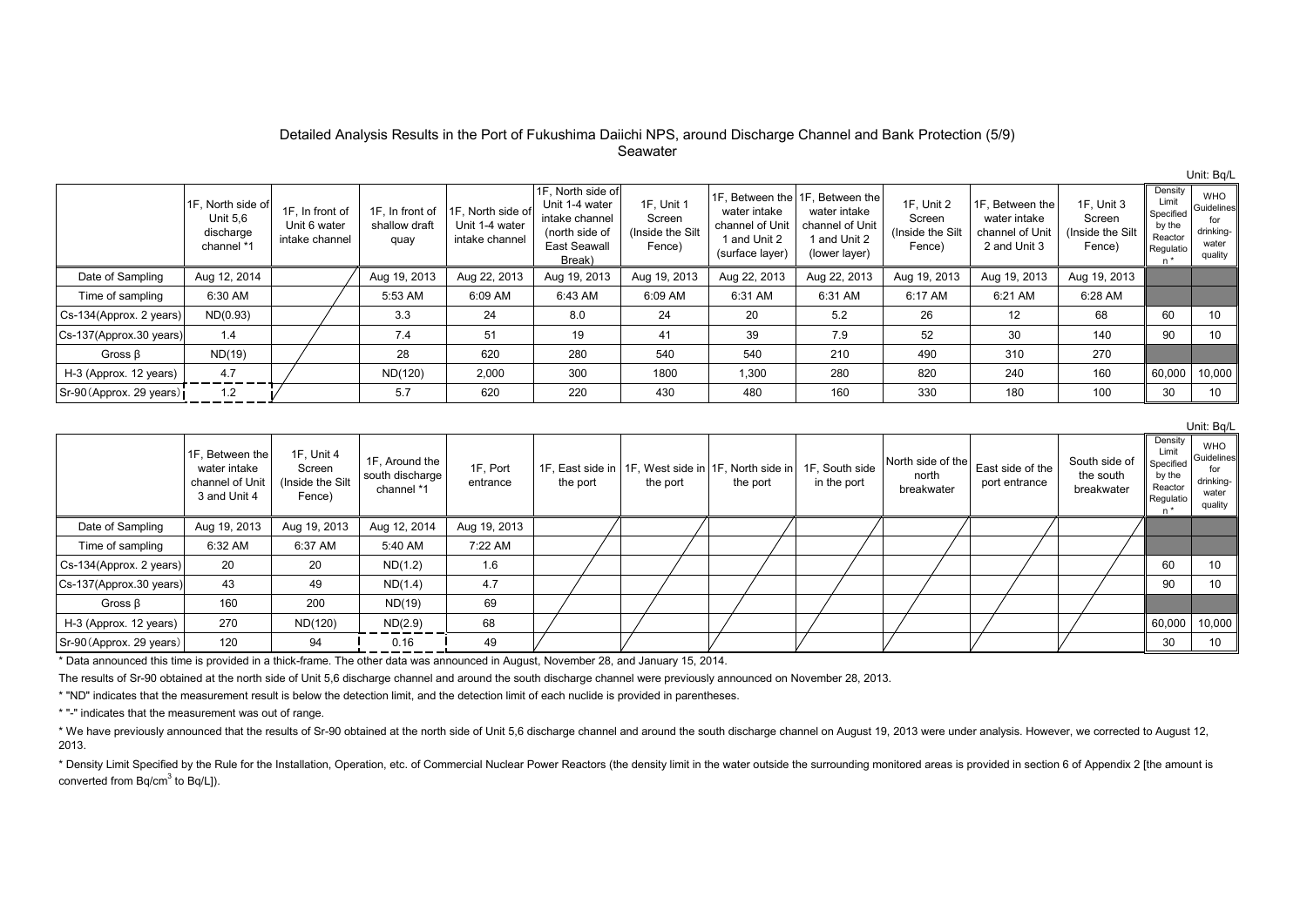#### Detailed Analysis Results in the Port of Fukushima Daiichi NPS, around Discharge Channel and Bank Protection (6/9) Seawater

|                          | 1F, North side of<br><b>Unit 5.6</b><br>discharge<br>channel | 1F, In front of<br>Unit 6 water<br>intake channel | 1F, In front of<br>shallow draft<br>quay | 1F, North side of<br>Unit 1-4 water<br>intake channel | 1F. North side of<br>Unit 1-4 water<br>intake channel<br>(north side of<br>East Seawall<br>Break) | 1F. Unit 1<br>Screen<br>(Inside the Silt)<br>Fence) | water intake<br>channel of Unit<br>and Unit 2<br>(surface layer) | 1F. Between the 1F. Between the<br>water intake<br>channel of Unit<br>1 and Unit 2<br>(lower layer) | 1F, Unit 2<br>Screen<br>(Inside the Silt<br>Fence) | 1F. Between the<br>water intake<br>channel of Unit<br>2 and Unit 3 | 1F, Unit 3<br>Screen<br>(Inside the Silt)<br>Fence) | Density<br>Limit<br>Specified<br>by the<br>Reactor<br>Regulatio<br>$n^*$ | <b>WHO</b><br>Guidelines<br>drinking-<br>water<br>quality |
|--------------------------|--------------------------------------------------------------|---------------------------------------------------|------------------------------------------|-------------------------------------------------------|---------------------------------------------------------------------------------------------------|-----------------------------------------------------|------------------------------------------------------------------|-----------------------------------------------------------------------------------------------------|----------------------------------------------------|--------------------------------------------------------------------|-----------------------------------------------------|--------------------------------------------------------------------------|-----------------------------------------------------------|
| Date of Sampling         | Sep 23, 2013                                                 |                                                   | Sep 23, 2013                             | Sep 22, 2013                                          | Sep 23, 2013                                                                                      | Sep 23, 2013                                        | Sep 22, 2013                                                     | Sep 22, 2013                                                                                        | Sep 23, 2013                                       | Sep 23, 2013                                                       | Sep 23, 2013                                        |                                                                          |                                                           |
| Time of sampling         | 5:58 AM                                                      |                                                   | 6:00 AM                                  | 6:09 AM                                               | 6:38 AM                                                                                           | 6:10 AM                                             | 6:18 AM                                                          | 6:18 AM                                                                                             | 6:15 AM                                            | 6:18 AM                                                            | 6:25 AM                                             |                                                                          |                                                           |
| Cs-134(Approx. 2 years)  | ND(0.88)                                                     |                                                   | 1.7                                      | 46                                                    | 6.2                                                                                               | 31                                                  | 28                                                               | 11                                                                                                  | 17                                                 | 13                                                                 | 25                                                  | 60                                                                       | 10                                                        |
| Cs-137(Approx.30 years)  | ND(1.1)                                                      |                                                   | 2.7                                      | 94                                                    | 19                                                                                                | 65                                                  | 59                                                               | 25                                                                                                  | 46                                                 | 35                                                                 | 57                                                  | 90                                                                       | 10                                                        |
| Gross $\beta$            | ND(17)                                                       |                                                   | 21                                       | 810                                                   | 110                                                                                               | 440                                                 | 480                                                              | 200                                                                                                 | 350                                                | 320                                                                | 220                                                 |                                                                          |                                                           |
| H-3 (Approx. 12 years)   | ND(1.8)                                                      |                                                   | ND(120)                                  | 3,000                                                 | 230                                                                                               | 1400                                                | 1,500                                                            | 470                                                                                                 | 1300                                               | 670                                                                | 290                                                 | 60,000                                                                   | 10.000                                                    |
| Sr-90 (Approx. 29 years) | 0.11                                                         |                                                   | 1.4                                      | 720                                                   | 93                                                                                                | 380                                                 | 440                                                              | 200                                                                                                 | 310                                                | 270                                                                | 120                                                 | 30                                                                       | 10                                                        |

1F, Between the water intakechannel of Unit3 and Unit 41F, Unit 4 Screen(Inside the Silt Fence) 1F, Around the south discharge channel 1F, Port entrance1F, East side in | 1F, West side in | 1F, North side in the port the port the port 1F, South side in the port North side of thenorthbreakwaterEast side of the port entrance South side ofthe southbreakwater Density Limit Specified by the Reactor Regulatio  $n^*$ WHOGuidelines for drinkingwater quality Date of Sampling | Sep 23, 2013 | Sep 23, 2013 | Sep 23, 2013 | Sep 24, 2013 Time of sampling | 6:31 AM | 6:30 AM | 5:20 AM | 9:37 AM Cs-134(Approx. 2 years)| 15 | 30 | ND(1.2) | ND(1.2) | / | / | / | / | / | / | / | / | 60 | 10 Cs-137(Approx.30 years) 28 | 76 | ND(1.4) | 1.4 | / | / | / | / | / | / | / | / | 90 | 10 Gross β  $\begin{array}{|c|c|c|c|c|c|c|c|} \hline \text{Gross }\beta & \text{230} & \text{190} & \text{ND(17)} & \text{ND(15)} \ \hline \end{array}$ H-3 (Approx. 12 years) | 570 | 310 | ND(1.8) | ND(1.8) | / | / | / | / | / | / | | / | | 60,000 | 10,000 Sr-90(Approx. 29 years) 190 130 0.14 0.51 30 10

\* Data announced this time is provided in a thick-frame. The other data was announced in September, October 2013, January 9 and 15, 2014.

The results of Sr-90 obtained at the north side of Unit 5,6 discharge channel and around the south discharge channel were previously announced on January 9, 2014.

\* "ND" indicates that the measurement result is below the detection limit, and the detection limit of each nuclide is provided in parentheses.

\* "-" indicates that the measurement was out of range.

\* Density Limit Specified by the Rule for the Installation. Operation, etc. of Commercial Nuclear Power Reactors (the density limit in the water outside the surrounding monitored areas is provided in section 6 of Appendix converted from  $Bq/cm<sup>3</sup>$  to  $Bq/L$ ]).

Unit: Bq/L

Unit: Bq/L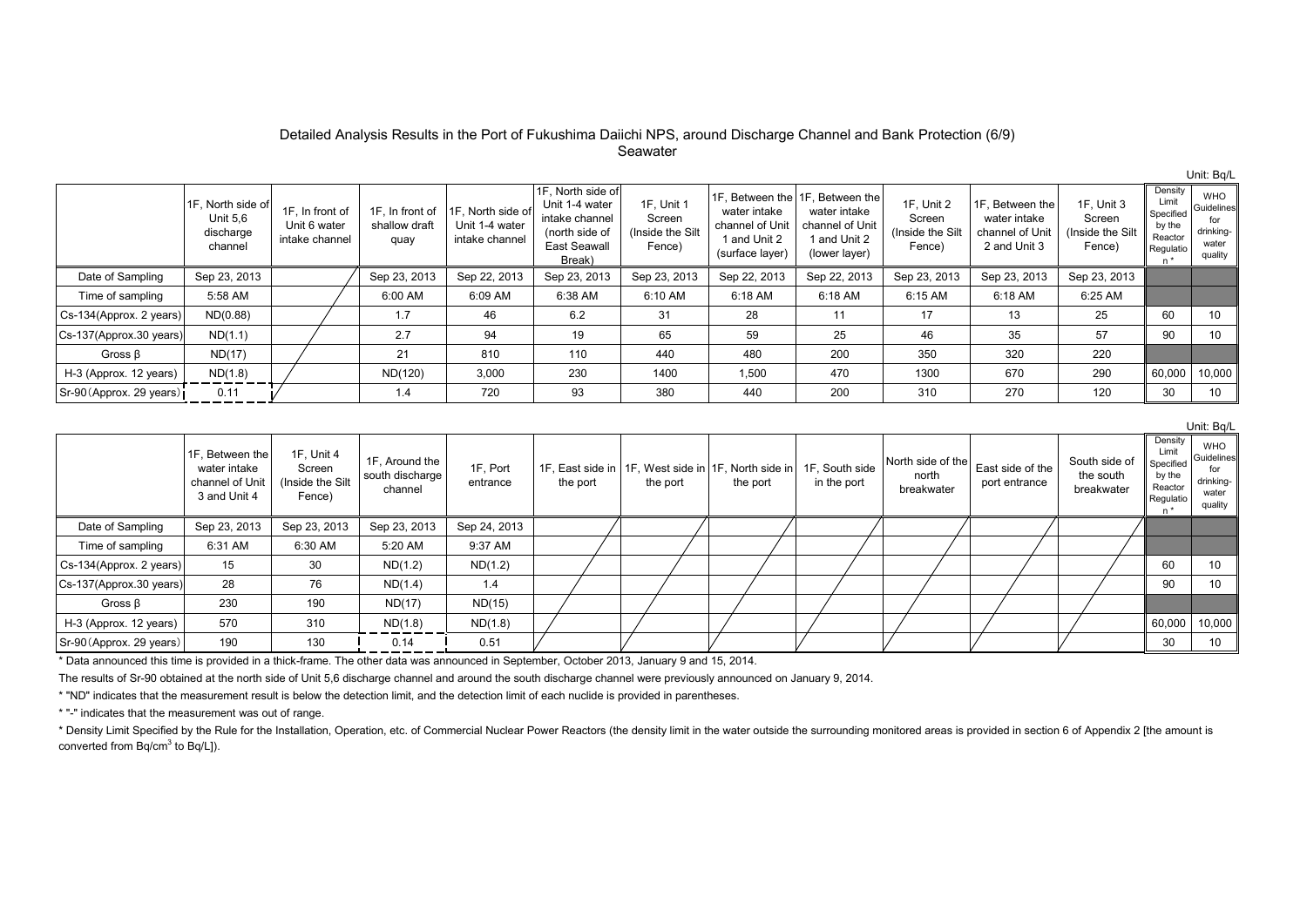#### Detailed Analysis Results in the Port of Fukushima Daiichi NPS, around Discharge Channel and Bank Protection (7/9) Seawater

|                          | 1F, North side of<br><b>Unit 5.6</b><br>discharge<br>channel | 1F, In front of<br>Unit 6 water<br>intake channel | 1F. In front of<br>shallow draft<br>quay | 11F. North side of<br>Unit 1-4 water<br>intake channel | 1F, North side of<br>Unit 1-4 water<br>intake channel<br>(north side of<br><b>East Seawall</b><br>Break) | 1F. Unit 1<br>Screen<br>(Inside the Silt<br>Fence) | water intake<br>channel of Unit<br>1 and Unit 2<br>(surface layer) | 1F. Between the 11F. Between the<br>water intake<br>channel of Unit<br>1 and Unit 2<br>(lower layer) | 1F, Unit 2<br>Screen<br>(Inside the Silt<br>Fence) | 1F. Between the<br>water intake<br>channel of Unit<br>2 and Unit 3 | 1F, Unit 3<br>Screen<br>(Inside the Silt<br>Fence) | Density<br>Limit<br>Specified<br>by the<br>Reactor<br>Regulatio | <b>WHO</b><br>Guidelines<br>drinking-<br>water<br>quality |
|--------------------------|--------------------------------------------------------------|---------------------------------------------------|------------------------------------------|--------------------------------------------------------|----------------------------------------------------------------------------------------------------------|----------------------------------------------------|--------------------------------------------------------------------|------------------------------------------------------------------------------------------------------|----------------------------------------------------|--------------------------------------------------------------------|----------------------------------------------------|-----------------------------------------------------------------|-----------------------------------------------------------|
| Date of Sampling         | Oct 14, 2013                                                 |                                                   | Oct 14, 2013                             | Oct 20, 2013                                           | Oct 14, 2013                                                                                             | Oct 14, 2013                                       | Oct 20, 2013                                                       | Oct 20, 2013                                                                                         | Oct 14, 2013                                       | Oct 14, 2013                                                       | Oct 14, 2013                                       |                                                                 |                                                           |
| Time of sampling         | 5:50 AM                                                      |                                                   | 5:48 AM                                  | 6:02 AM                                                | 6:32 AM                                                                                                  | 5:59 AM                                            | 6:08 AM                                                            | 6:08 AM                                                                                              | 6:05 AM                                            | 6:07 AM                                                            | 6:15 AM                                            |                                                                 |                                                           |
| Cs-134(Approx. 2 years)  | ND(1.0)                                                      |                                                   | 2.7                                      | 36                                                     | 13.0                                                                                                     | 47                                                 | 20                                                                 | 15                                                                                                   | 50                                                 | 32                                                                 | 23                                                 | 60                                                              | 10                                                        |
| Cs-137(Approx.30 years)  | 1.5                                                          |                                                   | 5.5                                      | 65                                                     | 26                                                                                                       | 97                                                 | 50                                                                 | 34                                                                                                   | 110                                                | 62                                                                 | 51                                                 | 90                                                              | 10                                                        |
| Gross $\beta$            | ND(16)                                                       |                                                   | 22                                       | 590                                                    | 120                                                                                                      | 620                                                | 570                                                                | 330                                                                                                  | 520                                                | 370                                                                | 120                                                |                                                                 |                                                           |
| H-3 (Approx. 12 years)   | 2.4                                                          |                                                   | ND(120)                                  | 1,600                                                  | ND(120)                                                                                                  | 1500                                               | 1,300                                                              | 490                                                                                                  | 1300                                               | 680                                                                | ND(120)                                            | 60,000                                                          | 10.000                                                    |
| Sr-90 (Approx. 29 years) | 0.83                                                         |                                                   | 3.3                                      | 480                                                    | 68                                                                                                       | 480                                                | 470                                                                | 290                                                                                                  | 430                                                | 340                                                                | 23                                                 | 30                                                              | 10                                                        |

1F, Between the water intakechannel of Unit3 and Unit 41F, Unit 4 Screen(Inside the Silt Fence) 1F, Around the south discharge channel 1F, Port entrance1F, East side in | 1F, West side in | 1F, North side in the port the port the port 1F, South side in the port North side of thenorthbreakwaterEast side of the port entrance South side ofthe southbreakwater Density Limit Specified by the Reactor Regulatio  $n^*$ WHOGuidelines for drinkingwater quality Date of Sampling | Oct 14, 2013 | Oct 14, 2013 | Oct 14, 2013 | Oct 21, 2013 Time of sampling | 6:25 AM | 6:23 AM | 5:10 AM | 10:16 AM Cs-134(Approx. 2 years) 15 20 ND(1.0) 1.2 60 10 Cs-137(Approx.30 years) 32 | 53 | ND(1.1) | 2.6 | / | / | / | / | / | / | / | / | 90 | 10 Gross β  $\begin{vmatrix} 1 & 120 \\ 1 & 85 \end{vmatrix}$  ND(17) ND(15) H-3 (Approx. 12 years) | 220 | ND(120) | ND(1.8) | 7.2 | / | / | / | / | / | / | / | 60,000 | 10,000 Sr-90(Approx. 29 years) 89 22 0.069 2.7 30 10

\* Data announced this time is provided in a thick-frame. The other data was announced in October 2013, January 9 and 15, 2014.

The results of Sr-90 obtained at the north side of Unit 5,6 discharge channel and around the south discharge channel were previously announced on January 9, 2014.

\* "ND" indicates that the measurement result is below the detection limit, and the detection limit of each nuclide is provided in parentheses.

\* "-" indicates that the measurement was out of range.

\* Density Limit Specified by the Rule for the Installation. Operation, etc. of Commercial Nuclear Power Reactors (the density limit in the water outside the surrounding monitored areas is provided in section 6 of Appendix converted from  $Bq/cm<sup>3</sup>$  to  $Bq/L$ ]).

Unit: Bq/L

Unit: Bq/L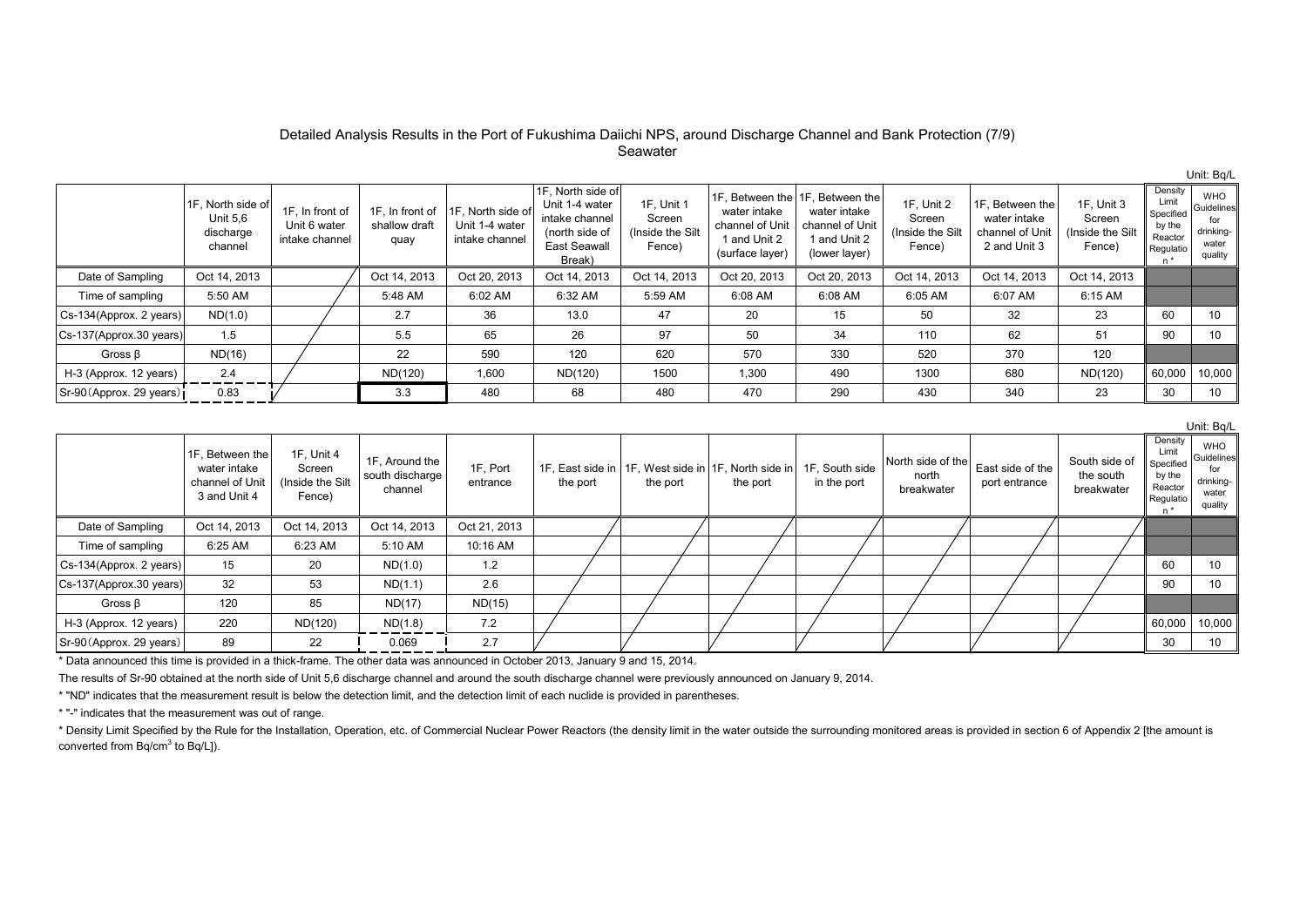#### Detailed Analysis Results in the Port of Fukushima Daiichi NPS, around Discharge Channel and Bank Protection (8/9) Seawater

Unit: Bq/L

Unit: Bq/L

|                          | 1F, North side of<br><b>Unit 5.6</b><br>discharge<br>channel | 1F, In front of<br>Unit 6 water<br>intake channel | 1F. In front of<br>shallow draft<br>quay | 1F, North side of<br>Unit 1-4 water<br>intake channel | 1F, North side of<br>Unit 1-4 water<br>intake channel<br>(north side of<br>East Seawall<br>Break) | 1F. Unit 1<br>Screen<br>(Inside the Silt)<br>Fence) | water intake<br>channel of Unit<br>1 and Unit 2<br>(surface layer) | 1F, Between the 1F, Between the<br>water intake<br>channel of Unit<br>1 and Unit 2<br>(lower layer) | 1F, Unit 2<br>Screen<br>(Inside the Silt<br>Fence) | 1F. Between the<br>water intake<br>channel of Unit<br>2 and Unit 3 | 1F. Unit 3<br>Screen<br>(Inside the Silt<br>Fence) | Density<br>Limit<br>Specified<br>by the<br>Reactor<br>Regulatio | <b>WHO</b><br>Guidelines<br>drinking-<br>water<br>quality |
|--------------------------|--------------------------------------------------------------|---------------------------------------------------|------------------------------------------|-------------------------------------------------------|---------------------------------------------------------------------------------------------------|-----------------------------------------------------|--------------------------------------------------------------------|-----------------------------------------------------------------------------------------------------|----------------------------------------------------|--------------------------------------------------------------------|----------------------------------------------------|-----------------------------------------------------------------|-----------------------------------------------------------|
| Date of Sampling         | Nov 11, 2013                                                 |                                                   | Nov 11, 2013                             | Nov 17, 2013                                          | Nov 11, 2013                                                                                      | Nov 11, 2013                                        | Nov 17, 2013                                                       | Nov 17, 2013                                                                                        | Nov 11, 2013                                       | Nov 11, 2013                                                       | Nov 11, 2013                                       |                                                                 |                                                           |
| Time of sampling         | 6:05 AM                                                      |                                                   | 5:38 AM                                  | 5:57 AM                                               | 6:15 AM                                                                                           | 5:49 AM                                             | 6:18 AM                                                            | 6:18 AM                                                                                             | 5:55 AM                                            | 6:00 AM                                                            | 6:06 AM                                            |                                                                 |                                                           |
| Cs-134(Approx. 2 years)  | ND(1.2)                                                      |                                                   | 2.6                                      | 25                                                    | 9.0                                                                                               | 12                                                  | 18                                                                 | 16                                                                                                  | 23                                                 | 9.9                                                                | 17                                                 | 60                                                              | 10                                                        |
| Cs-137(Approx.30 years)  | ND(1.2)                                                      |                                                   | 7.1                                      | 48                                                    | 15                                                                                                | 36                                                  | 49                                                                 | 42                                                                                                  | 47                                                 | 28                                                                 | 44                                                 | 90                                                              | 10                                                        |
| Gross $\beta$            | ND(17)                                                       |                                                   | 29                                       | 400                                                   | 72                                                                                                | 420                                                 | 330                                                                | 210                                                                                                 | 370                                                | 200                                                                | 86                                                 |                                                                 |                                                           |
| H-3 (Approx. 12 years)   | ND(1.9)                                                      |                                                   | 8.3                                      | 1.100                                                 | 170                                                                                               | 1,400                                               | 880                                                                | 520                                                                                                 | 1,400                                              | 430                                                                | 120                                                | 60,000                                                          | 10,000                                                    |
| Sr-90 (Approx. 29 years) | 0.22                                                         |                                                   | 4.8                                      | 330                                                   | 45                                                                                                | 400                                                 | 260                                                                | 190                                                                                                 | 240                                                | 98                                                                 | 31                                                 | 30                                                              | 10                                                        |

|                          | 1F, Between the<br>water intake<br>channel of Unit<br>3 and Unit 4 | 1F, Unit 4<br>Screen<br>(Inside the Silt<br>Fence) | 1F, Around the<br>south discharge<br>channel | 1F, Port<br>entrance | the port | the port | 1F, East side in 1F, West side in 1F, North side in 1F, South side<br>the port | in the port | North side of the<br>north<br>breakwater | East side of the<br>port entrance | South side of<br>the south<br>breakwater | Density<br>Limit<br>Specified<br>by the<br>Reactor<br>Regulatio | WHO<br>Guidelines<br>drinking-<br>water<br>quality |
|--------------------------|--------------------------------------------------------------------|----------------------------------------------------|----------------------------------------------|----------------------|----------|----------|--------------------------------------------------------------------------------|-------------|------------------------------------------|-----------------------------------|------------------------------------------|-----------------------------------------------------------------|----------------------------------------------------|
| Date of Sampling         | Nov 11, 2013                                                       | Nov 11, 2013                                       | Nov 11, 2013                                 | Nov 25, 2013         |          |          |                                                                                |             |                                          |                                   |                                          |                                                                 |                                                    |
| Time of sampling         | 6:04 AM                                                            | 6:10 AM                                            | 5:15 AM                                      | 9:27 AM              |          |          |                                                                                |             |                                          |                                   |                                          |                                                                 |                                                    |
| Cs-134(Approx. 2 years)  | 11                                                                 | 20                                                 | ND(0.83)                                     | ND(1.0)              |          |          |                                                                                |             |                                          |                                   |                                          | 60                                                              | 10                                                 |
| Cs-137(Approx.30 years)  | 20                                                                 | 50                                                 | ND(1.3)                                      | ND(0.90)             |          |          |                                                                                |             |                                          |                                   |                                          | 90                                                              | 10                                                 |
| Gross $\beta$            | 150                                                                | 97                                                 | ND(17)                                       | ND(17)               |          |          |                                                                                |             |                                          |                                   |                                          |                                                                 |                                                    |
| H-3 (Approx. 12 years)   | 280                                                                | 150                                                | ND(1.9)                                      | ND(1.8)              |          |          |                                                                                |             |                                          |                                   |                                          | 60,000                                                          | 10,000                                             |
| Sr-90 (Approx. 29 years) | 81                                                                 | 27                                                 | 0.017                                        | ND(0.19)             |          |          |                                                                                |             |                                          |                                   |                                          | 30                                                              | 10                                                 |

\* Data announced this time is provided in a thick-frame. The other data was announced in November, December 2013, January 10 and 15, 2014.

The results of Sr-90 obtained at the north side of Unit 5,6 discharge channel and around the south discharge channel were previously announced on January 10, 2014.

\* "ND" indicates that the measurement result is below the detection limit, and the detection limit of each nuclide is provided in parentheses.

\* "-" indicates that the measurement was out of range.

\* Density Limit Specified by the Rule for the Installation, Operation, etc. of Commercial Nuclear Power Reactors (the density limit in the water outside the surrounding monitored areas is provided in section 6 of Appendix converted from  $Bq/cm^3$  to  $Bq/L$ ]).